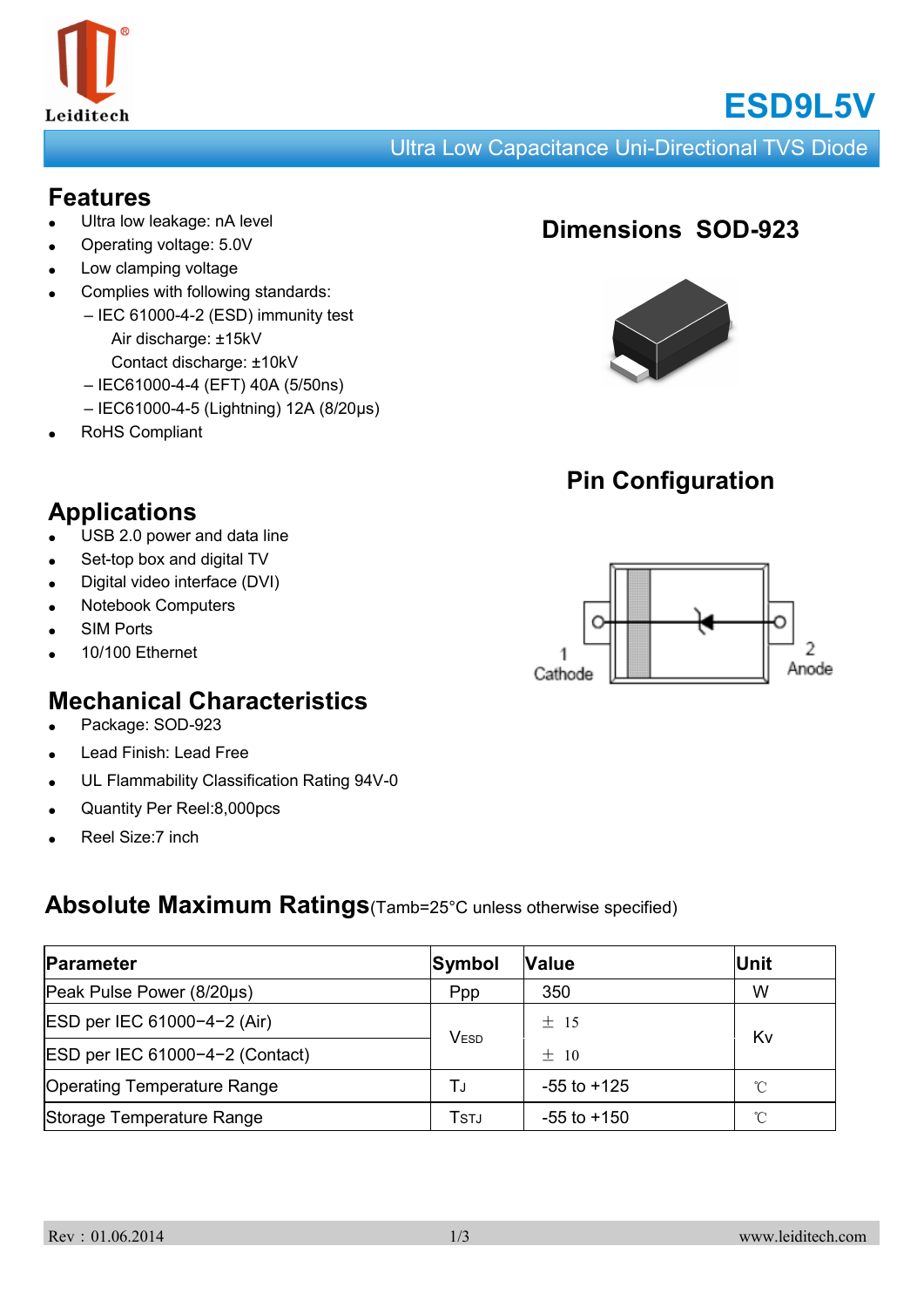

#### **Electrical Characteristics**(TA=25°C unless otherwise specified)

| <b>Part Number</b> | Device<br>Marking | <b>V</b> <sub>RWM</sub><br>(V) | $V_{\text{\tiny BR}}$<br>(V) | (mA) | $\mathsf{V}_{\mathsf{C}}$<br>@1A | (Max) | Vc<br>@A) | <b>IR</b><br>μA<br>(Max) | (Pf)<br>'Typ.) |
|--------------------|-------------------|--------------------------------|------------------------------|------|----------------------------------|-------|-----------|--------------------------|----------------|
| ESD9L5V            |                   | 5.0                            | 5.4                          |      | 9.8                              | 19.8  | 3         |                          | 0.5            |

### **Characteristic Curves**

#### **Fig2. ESD Pulse Waveform (according to IEC 61000-4-2) Fig1. 8/20**µ**s Pulse Waveform** 120 100% **TEST** Percent of Peak Pulse Current % tr Peak Value I<sub>PP</sub> 90% WAVEFORM Percent of Peak Pulse Current % 100 I<sub>PP</sub> - Peak Pulse Current - % of I<sub>PP</sub> PARAMETERS I<sub>PP</sub> - Peak Pulse Current - % of I<sub>PP</sub> t<sub>r</sub>=8µs 80  $t_{d}$ =20 $\mu$ s 60 40  $-t_d=t$  I<sub>PP</sub>/2 10% 20  $-{\rm tr} = 0.7 \sim 1$ ns  $\vert$  Time (ns) 0 30ns 0 5 10 15 20 25 30 60ns  $t - Time (µs)$